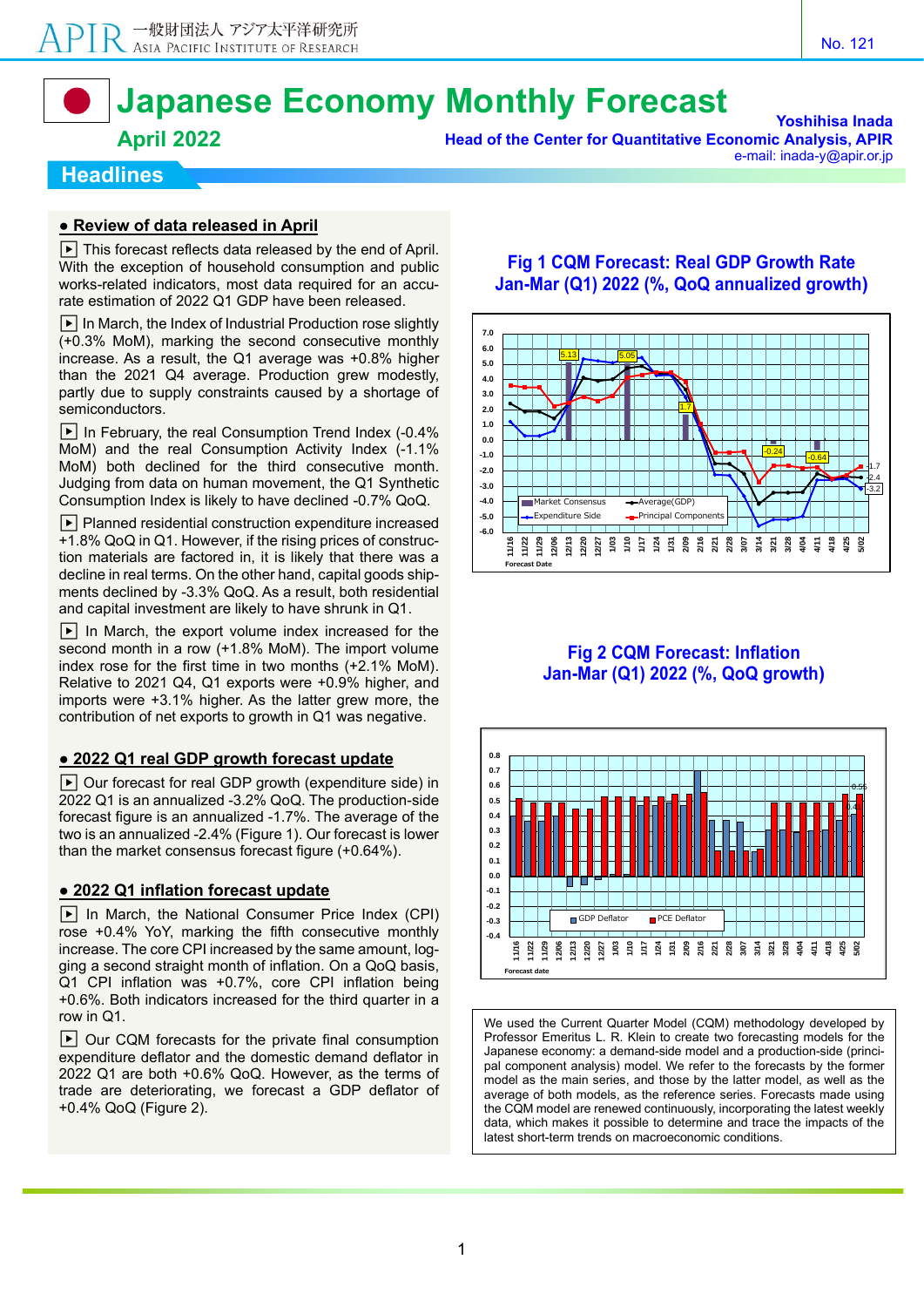| dex Score<br><b>Month</b><br><b>Date</b><br><b>MoM</b><br>Indices of Industrial Production (preliminary figures,<br>4/28<br>March<br>$2015 = 100$<br>Production<br>96.5<br>$+0.3%$<br>93.2<br>Shipments<br>$+0.5%$<br>Inventories<br>100.7<br>$-0.6%$<br>March<br><b>Current Survey of Commerce (preliminary figures)</b><br>Retail trade (billion JPY)<br>13,628.0<br>$+2.0%$<br>March<br><b>New Housing Starts</b><br>76,120<br>New housing starts (SA, Unit)<br>$+6.3%$<br>Planned residential construction expenditure (billon JPY)<br>1,248.9<br>$-3.5%$<br><b>Construction Costs Deflator (2015=100)</b><br>February<br>117.5<br>Housing construction<br>Public works<br>115.1<br>4/26<br>March<br><b>Labor Force Survey</b><br>Total employment (millions)<br>67.11<br>$+0.18$<br>Total unemployment (millions)<br>1.79<br>$-0.09$<br>Unemployment rate (%)<br>2.6%<br>$-0.1%$ pt<br><b>General Job Placement Situation</b><br>March<br>1.22<br>$+0.01%$ pt<br>Job offers-to-applicants ratio<br>Manufacturing Industry Input-Output Price Index (2011=100)<br>March<br>118.2<br>Input price<br>110.6<br>Output price<br>4/25<br>February<br>Index of Business Conditions (revised figures, 2015=100)<br>Leading indicators<br>100.0<br>$-1.2$<br>Coincident indicators<br>96.8<br>$+0.5$<br>95.0<br>$+0.5$<br>Lagging indicators<br>March<br>Corporate Services Price Index (2015=100)<br>Overall index<br>106.7<br>4/22<br><b>Monthly Labor Statistics (final figures)</b><br>February<br>Total cash salary per capita (JPY)<br>268,898<br>Total working hours<br>130.3<br><b>National Consumer Price Index (2020=100)</b><br>March<br>100.9<br>$+0.4%$<br>Core index<br>4/21<br><b>General Construction Statistics</b><br>February<br>850.6<br>Private non-residential construction (billion JPY)<br>Public works (billion JPY)<br>1,905.3<br>4/20<br>February<br>Tertiary Industry Activity Index (2015=100)<br>96.8<br>$-1.3%$<br>March<br><b>Trade Statistics (customs clearance level)</b><br>Trade balance (billion JPY)<br>$-412.4$<br>$-15.6%$<br>Exports (billion JPY)<br>8,460.9<br>$+1.7%$ | <b>Release</b> | Data | <b>Economic Indicator</b> | Value/ In- | Change |            |  |
|----------------------------------------------------------------------------------------------------------------------------------------------------------------------------------------------------------------------------------------------------------------------------------------------------------------------------------------------------------------------------------------------------------------------------------------------------------------------------------------------------------------------------------------------------------------------------------------------------------------------------------------------------------------------------------------------------------------------------------------------------------------------------------------------------------------------------------------------------------------------------------------------------------------------------------------------------------------------------------------------------------------------------------------------------------------------------------------------------------------------------------------------------------------------------------------------------------------------------------------------------------------------------------------------------------------------------------------------------------------------------------------------------------------------------------------------------------------------------------------------------------------------------------------------------------------------------------------------------------------------------------------------------------------------------------------------------------------------------------------------------------------------------------------------------------------------------------------------------------------------------------------------------------------------------------------------------------------------------------------------------------------------------------------------------------------------------------------------------------------|----------------|------|---------------------------|------------|--------|------------|--|
|                                                                                                                                                                                                                                                                                                                                                                                                                                                                                                                                                                                                                                                                                                                                                                                                                                                                                                                                                                                                                                                                                                                                                                                                                                                                                                                                                                                                                                                                                                                                                                                                                                                                                                                                                                                                                                                                                                                                                                                                                                                                                                                |                |      |                           |            |        | YoY        |  |
|                                                                                                                                                                                                                                                                                                                                                                                                                                                                                                                                                                                                                                                                                                                                                                                                                                                                                                                                                                                                                                                                                                                                                                                                                                                                                                                                                                                                                                                                                                                                                                                                                                                                                                                                                                                                                                                                                                                                                                                                                                                                                                                |                |      |                           |            |        |            |  |
|                                                                                                                                                                                                                                                                                                                                                                                                                                                                                                                                                                                                                                                                                                                                                                                                                                                                                                                                                                                                                                                                                                                                                                                                                                                                                                                                                                                                                                                                                                                                                                                                                                                                                                                                                                                                                                                                                                                                                                                                                                                                                                                |                |      |                           |            |        |            |  |
|                                                                                                                                                                                                                                                                                                                                                                                                                                                                                                                                                                                                                                                                                                                                                                                                                                                                                                                                                                                                                                                                                                                                                                                                                                                                                                                                                                                                                                                                                                                                                                                                                                                                                                                                                                                                                                                                                                                                                                                                                                                                                                                |                |      |                           |            |        |            |  |
|                                                                                                                                                                                                                                                                                                                                                                                                                                                                                                                                                                                                                                                                                                                                                                                                                                                                                                                                                                                                                                                                                                                                                                                                                                                                                                                                                                                                                                                                                                                                                                                                                                                                                                                                                                                                                                                                                                                                                                                                                                                                                                                |                |      |                           |            |        |            |  |
|                                                                                                                                                                                                                                                                                                                                                                                                                                                                                                                                                                                                                                                                                                                                                                                                                                                                                                                                                                                                                                                                                                                                                                                                                                                                                                                                                                                                                                                                                                                                                                                                                                                                                                                                                                                                                                                                                                                                                                                                                                                                                                                |                |      |                           |            |        |            |  |
|                                                                                                                                                                                                                                                                                                                                                                                                                                                                                                                                                                                                                                                                                                                                                                                                                                                                                                                                                                                                                                                                                                                                                                                                                                                                                                                                                                                                                                                                                                                                                                                                                                                                                                                                                                                                                                                                                                                                                                                                                                                                                                                |                |      |                           |            |        | $+0.9%$    |  |
|                                                                                                                                                                                                                                                                                                                                                                                                                                                                                                                                                                                                                                                                                                                                                                                                                                                                                                                                                                                                                                                                                                                                                                                                                                                                                                                                                                                                                                                                                                                                                                                                                                                                                                                                                                                                                                                                                                                                                                                                                                                                                                                |                |      |                           |            |        |            |  |
|                                                                                                                                                                                                                                                                                                                                                                                                                                                                                                                                                                                                                                                                                                                                                                                                                                                                                                                                                                                                                                                                                                                                                                                                                                                                                                                                                                                                                                                                                                                                                                                                                                                                                                                                                                                                                                                                                                                                                                                                                                                                                                                |                |      |                           |            |        | $+6.0%$    |  |
|                                                                                                                                                                                                                                                                                                                                                                                                                                                                                                                                                                                                                                                                                                                                                                                                                                                                                                                                                                                                                                                                                                                                                                                                                                                                                                                                                                                                                                                                                                                                                                                                                                                                                                                                                                                                                                                                                                                                                                                                                                                                                                                |                |      |                           |            |        | $+0.7%$    |  |
|                                                                                                                                                                                                                                                                                                                                                                                                                                                                                                                                                                                                                                                                                                                                                                                                                                                                                                                                                                                                                                                                                                                                                                                                                                                                                                                                                                                                                                                                                                                                                                                                                                                                                                                                                                                                                                                                                                                                                                                                                                                                                                                |                |      |                           |            |        |            |  |
|                                                                                                                                                                                                                                                                                                                                                                                                                                                                                                                                                                                                                                                                                                                                                                                                                                                                                                                                                                                                                                                                                                                                                                                                                                                                                                                                                                                                                                                                                                                                                                                                                                                                                                                                                                                                                                                                                                                                                                                                                                                                                                                |                |      |                           |            |        | $+8.7%$    |  |
|                                                                                                                                                                                                                                                                                                                                                                                                                                                                                                                                                                                                                                                                                                                                                                                                                                                                                                                                                                                                                                                                                                                                                                                                                                                                                                                                                                                                                                                                                                                                                                                                                                                                                                                                                                                                                                                                                                                                                                                                                                                                                                                |                |      |                           |            |        | $+5.1%$    |  |
|                                                                                                                                                                                                                                                                                                                                                                                                                                                                                                                                                                                                                                                                                                                                                                                                                                                                                                                                                                                                                                                                                                                                                                                                                                                                                                                                                                                                                                                                                                                                                                                                                                                                                                                                                                                                                                                                                                                                                                                                                                                                                                                |                |      |                           |            |        |            |  |
|                                                                                                                                                                                                                                                                                                                                                                                                                                                                                                                                                                                                                                                                                                                                                                                                                                                                                                                                                                                                                                                                                                                                                                                                                                                                                                                                                                                                                                                                                                                                                                                                                                                                                                                                                                                                                                                                                                                                                                                                                                                                                                                |                |      |                           |            |        |            |  |
|                                                                                                                                                                                                                                                                                                                                                                                                                                                                                                                                                                                                                                                                                                                                                                                                                                                                                                                                                                                                                                                                                                                                                                                                                                                                                                                                                                                                                                                                                                                                                                                                                                                                                                                                                                                                                                                                                                                                                                                                                                                                                                                |                |      |                           |            |        |            |  |
|                                                                                                                                                                                                                                                                                                                                                                                                                                                                                                                                                                                                                                                                                                                                                                                                                                                                                                                                                                                                                                                                                                                                                                                                                                                                                                                                                                                                                                                                                                                                                                                                                                                                                                                                                                                                                                                                                                                                                                                                                                                                                                                |                |      |                           |            |        |            |  |
|                                                                                                                                                                                                                                                                                                                                                                                                                                                                                                                                                                                                                                                                                                                                                                                                                                                                                                                                                                                                                                                                                                                                                                                                                                                                                                                                                                                                                                                                                                                                                                                                                                                                                                                                                                                                                                                                                                                                                                                                                                                                                                                |                |      |                           |            |        |            |  |
|                                                                                                                                                                                                                                                                                                                                                                                                                                                                                                                                                                                                                                                                                                                                                                                                                                                                                                                                                                                                                                                                                                                                                                                                                                                                                                                                                                                                                                                                                                                                                                                                                                                                                                                                                                                                                                                                                                                                                                                                                                                                                                                |                |      |                           |            |        |            |  |
|                                                                                                                                                                                                                                                                                                                                                                                                                                                                                                                                                                                                                                                                                                                                                                                                                                                                                                                                                                                                                                                                                                                                                                                                                                                                                                                                                                                                                                                                                                                                                                                                                                                                                                                                                                                                                                                                                                                                                                                                                                                                                                                |                |      |                           |            |        |            |  |
|                                                                                                                                                                                                                                                                                                                                                                                                                                                                                                                                                                                                                                                                                                                                                                                                                                                                                                                                                                                                                                                                                                                                                                                                                                                                                                                                                                                                                                                                                                                                                                                                                                                                                                                                                                                                                                                                                                                                                                                                                                                                                                                |                |      |                           |            |        | $+18.3%$   |  |
|                                                                                                                                                                                                                                                                                                                                                                                                                                                                                                                                                                                                                                                                                                                                                                                                                                                                                                                                                                                                                                                                                                                                                                                                                                                                                                                                                                                                                                                                                                                                                                                                                                                                                                                                                                                                                                                                                                                                                                                                                                                                                                                |                |      |                           |            |        | $+10.0%$   |  |
|                                                                                                                                                                                                                                                                                                                                                                                                                                                                                                                                                                                                                                                                                                                                                                                                                                                                                                                                                                                                                                                                                                                                                                                                                                                                                                                                                                                                                                                                                                                                                                                                                                                                                                                                                                                                                                                                                                                                                                                                                                                                                                                |                |      |                           |            |        |            |  |
|                                                                                                                                                                                                                                                                                                                                                                                                                                                                                                                                                                                                                                                                                                                                                                                                                                                                                                                                                                                                                                                                                                                                                                                                                                                                                                                                                                                                                                                                                                                                                                                                                                                                                                                                                                                                                                                                                                                                                                                                                                                                                                                |                |      |                           |            |        |            |  |
|                                                                                                                                                                                                                                                                                                                                                                                                                                                                                                                                                                                                                                                                                                                                                                                                                                                                                                                                                                                                                                                                                                                                                                                                                                                                                                                                                                                                                                                                                                                                                                                                                                                                                                                                                                                                                                                                                                                                                                                                                                                                                                                |                |      |                           |            |        |            |  |
|                                                                                                                                                                                                                                                                                                                                                                                                                                                                                                                                                                                                                                                                                                                                                                                                                                                                                                                                                                                                                                                                                                                                                                                                                                                                                                                                                                                                                                                                                                                                                                                                                                                                                                                                                                                                                                                                                                                                                                                                                                                                                                                |                |      |                           |            |        |            |  |
|                                                                                                                                                                                                                                                                                                                                                                                                                                                                                                                                                                                                                                                                                                                                                                                                                                                                                                                                                                                                                                                                                                                                                                                                                                                                                                                                                                                                                                                                                                                                                                                                                                                                                                                                                                                                                                                                                                                                                                                                                                                                                                                |                |      |                           |            |        |            |  |
|                                                                                                                                                                                                                                                                                                                                                                                                                                                                                                                                                                                                                                                                                                                                                                                                                                                                                                                                                                                                                                                                                                                                                                                                                                                                                                                                                                                                                                                                                                                                                                                                                                                                                                                                                                                                                                                                                                                                                                                                                                                                                                                |                |      |                           |            |        | $+1.3%$    |  |
|                                                                                                                                                                                                                                                                                                                                                                                                                                                                                                                                                                                                                                                                                                                                                                                                                                                                                                                                                                                                                                                                                                                                                                                                                                                                                                                                                                                                                                                                                                                                                                                                                                                                                                                                                                                                                                                                                                                                                                                                                                                                                                                |                |      |                           |            |        |            |  |
|                                                                                                                                                                                                                                                                                                                                                                                                                                                                                                                                                                                                                                                                                                                                                                                                                                                                                                                                                                                                                                                                                                                                                                                                                                                                                                                                                                                                                                                                                                                                                                                                                                                                                                                                                                                                                                                                                                                                                                                                                                                                                                                |                |      |                           |            |        | $+1.2%$    |  |
|                                                                                                                                                                                                                                                                                                                                                                                                                                                                                                                                                                                                                                                                                                                                                                                                                                                                                                                                                                                                                                                                                                                                                                                                                                                                                                                                                                                                                                                                                                                                                                                                                                                                                                                                                                                                                                                                                                                                                                                                                                                                                                                |                |      |                           |            |        | $-0.4%$    |  |
|                                                                                                                                                                                                                                                                                                                                                                                                                                                                                                                                                                                                                                                                                                                                                                                                                                                                                                                                                                                                                                                                                                                                                                                                                                                                                                                                                                                                                                                                                                                                                                                                                                                                                                                                                                                                                                                                                                                                                                                                                                                                                                                |                |      |                           |            |        |            |  |
|                                                                                                                                                                                                                                                                                                                                                                                                                                                                                                                                                                                                                                                                                                                                                                                                                                                                                                                                                                                                                                                                                                                                                                                                                                                                                                                                                                                                                                                                                                                                                                                                                                                                                                                                                                                                                                                                                                                                                                                                                                                                                                                |                |      |                           |            |        | $+0.8%$    |  |
|                                                                                                                                                                                                                                                                                                                                                                                                                                                                                                                                                                                                                                                                                                                                                                                                                                                                                                                                                                                                                                                                                                                                                                                                                                                                                                                                                                                                                                                                                                                                                                                                                                                                                                                                                                                                                                                                                                                                                                                                                                                                                                                |                |      |                           |            |        |            |  |
|                                                                                                                                                                                                                                                                                                                                                                                                                                                                                                                                                                                                                                                                                                                                                                                                                                                                                                                                                                                                                                                                                                                                                                                                                                                                                                                                                                                                                                                                                                                                                                                                                                                                                                                                                                                                                                                                                                                                                                                                                                                                                                                |                |      |                           |            |        | $+8.7%$    |  |
|                                                                                                                                                                                                                                                                                                                                                                                                                                                                                                                                                                                                                                                                                                                                                                                                                                                                                                                                                                                                                                                                                                                                                                                                                                                                                                                                                                                                                                                                                                                                                                                                                                                                                                                                                                                                                                                                                                                                                                                                                                                                                                                |                |      |                           |            |        | $-14.9%$   |  |
|                                                                                                                                                                                                                                                                                                                                                                                                                                                                                                                                                                                                                                                                                                                                                                                                                                                                                                                                                                                                                                                                                                                                                                                                                                                                                                                                                                                                                                                                                                                                                                                                                                                                                                                                                                                                                                                                                                                                                                                                                                                                                                                |                |      |                           |            |        |            |  |
|                                                                                                                                                                                                                                                                                                                                                                                                                                                                                                                                                                                                                                                                                                                                                                                                                                                                                                                                                                                                                                                                                                                                                                                                                                                                                                                                                                                                                                                                                                                                                                                                                                                                                                                                                                                                                                                                                                                                                                                                                                                                                                                |                |      |                           |            |        |            |  |
|                                                                                                                                                                                                                                                                                                                                                                                                                                                                                                                                                                                                                                                                                                                                                                                                                                                                                                                                                                                                                                                                                                                                                                                                                                                                                                                                                                                                                                                                                                                                                                                                                                                                                                                                                                                                                                                                                                                                                                                                                                                                                                                |                |      |                           |            |        | $-1,028.0$ |  |
|                                                                                                                                                                                                                                                                                                                                                                                                                                                                                                                                                                                                                                                                                                                                                                                                                                                                                                                                                                                                                                                                                                                                                                                                                                                                                                                                                                                                                                                                                                                                                                                                                                                                                                                                                                                                                                                                                                                                                                                                                                                                                                                |                |      |                           |            |        | $+14.7%$   |  |
| Imports (billion JPY)<br>8,873.3<br>$-0.5%$                                                                                                                                                                                                                                                                                                                                                                                                                                                                                                                                                                                                                                                                                                                                                                                                                                                                                                                                                                                                                                                                                                                                                                                                                                                                                                                                                                                                                                                                                                                                                                                                                                                                                                                                                                                                                                                                                                                                                                                                                                                                    |                |      |                           |            |        | $+31.2%$   |  |
| 4/19<br>February<br>Indices of Industrial Production (final figures, 2015=100)                                                                                                                                                                                                                                                                                                                                                                                                                                                                                                                                                                                                                                                                                                                                                                                                                                                                                                                                                                                                                                                                                                                                                                                                                                                                                                                                                                                                                                                                                                                                                                                                                                                                                                                                                                                                                                                                                                                                                                                                                                 |                |      |                           |            |        |            |  |
| Production<br>96.2<br>$+2.0%$                                                                                                                                                                                                                                                                                                                                                                                                                                                                                                                                                                                                                                                                                                                                                                                                                                                                                                                                                                                                                                                                                                                                                                                                                                                                                                                                                                                                                                                                                                                                                                                                                                                                                                                                                                                                                                                                                                                                                                                                                                                                                  |                |      |                           |            |        |            |  |
| 0.0%<br>Shipments<br>92.7                                                                                                                                                                                                                                                                                                                                                                                                                                                                                                                                                                                                                                                                                                                                                                                                                                                                                                                                                                                                                                                                                                                                                                                                                                                                                                                                                                                                                                                                                                                                                                                                                                                                                                                                                                                                                                                                                                                                                                                                                                                                                      |                |      |                           |            |        |            |  |

# **Table 1: Main Economic Indicators (latest)**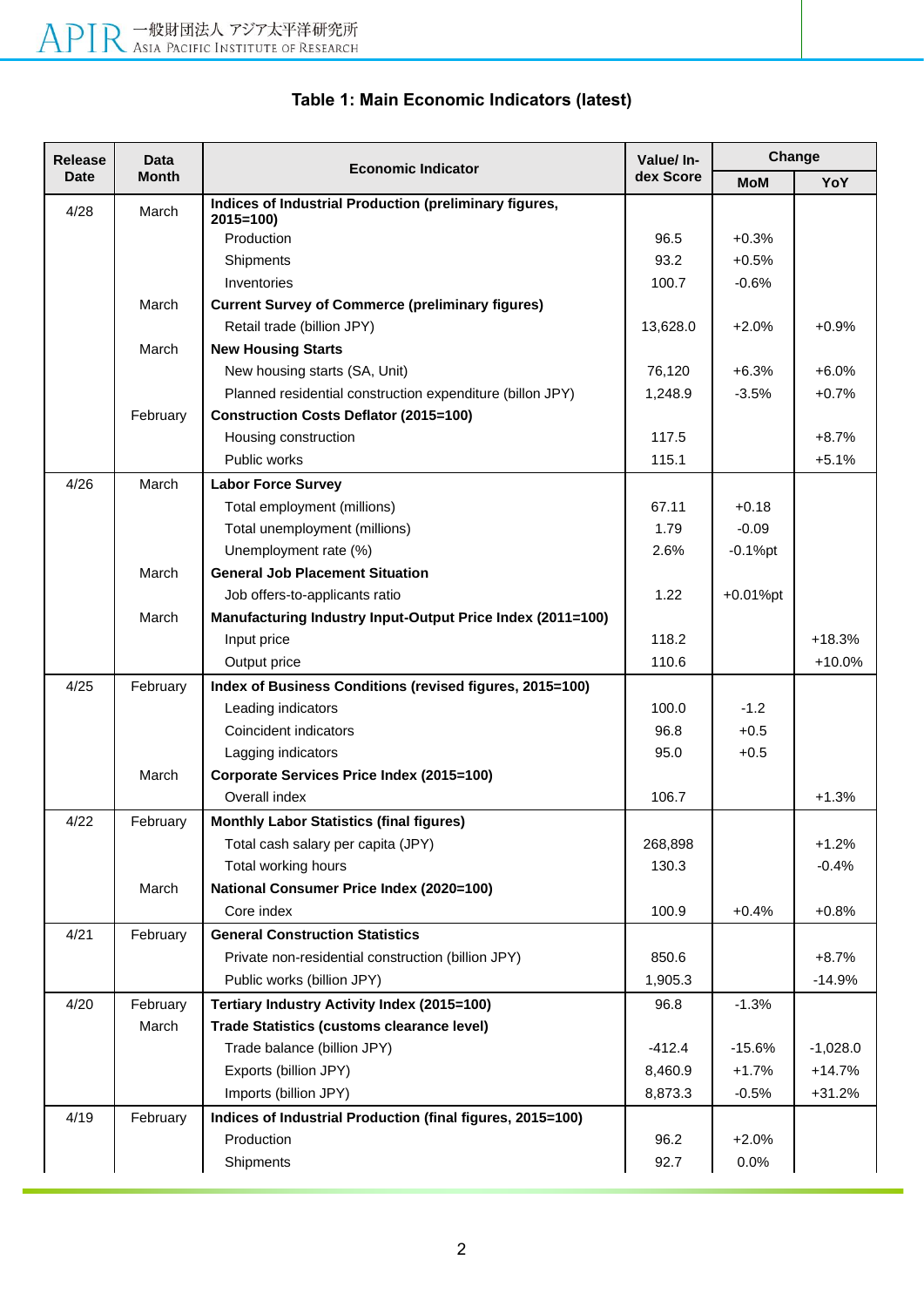# APIR 一般財団法人 アジア太平洋研究所

|      |          | Inventory                                                                         | 101.3    | $+2.1%$ |          |
|------|----------|-----------------------------------------------------------------------------------|----------|---------|----------|
|      |          | Production capacity index                                                         | 95.7     |         | $-1.4%$  |
|      |          | Capacity utilization ratio                                                        | 94.2     | $+1.5%$ |          |
| 4/15 | March    | <b>Public Works Advanced Securities Statistics</b>                                |          |         |          |
|      |          | Contract amount (billion JPY)                                                     | 1,449.9  |         | $-4.3%$  |
|      |          | Number of contracts                                                               | 17,901   |         | $-4.4%$  |
| 4/13 | February | <b>Private Core Machinery Orders (billion JPY)</b>                                | 811.4    | $-9.8%$ |          |
| 4/12 | March    | Domestic Corporate Price Index (2015=100)                                         |          |         |          |
|      |          | <b>Corporate Price</b>                                                            | 112.0    | $+0.8%$ | $+9.5%$  |
|      |          | <b>Export Price</b>                                                               | 107.9    | $+3.0%$ | $+13.1%$ |
|      |          | <b>Import Price</b>                                                               | 126.5    | $+3.3%$ | $+33.4%$ |
| 4/8  | February | Information Services Industry Sales (billion JPY)                                 | 1,130.1  |         | $+6.0%$  |
|      | March    | <b>Consumer Confidence Index (SA)</b>                                             | 32.8     | $-2.4$  |          |
|      | March    | <b>Economy Watchers Survey</b>                                                    |          |         |          |
|      |          | <b>Current Conditions Diffusion Index</b>                                         | 47.8     | $+10.1$ |          |
|      |          | <b>Future Conditions Diffusion Index</b>                                          | 50.1     | $+5.7$  |          |
|      | February | <b>Balance of Payments</b>                                                        |          |         |          |
|      |          | Current account (billion JPY)                                                     | 1,648.3  | +180.7% | -42.5%   |
|      |          | Exports (billion JPY)                                                             | 7,299.3  | $+2.7%$ | $+19.8%$ |
|      |          | Imports (billion JPY)                                                             | 7,476.2  | $+7.4%$ | $+34.2%$ |
| 4/7  | February | <b>Consumption Activity Index (2015=100)</b>                                      | 90.7     | $-1.1%$ |          |
|      | February | Index of Business Conditions (preliminary, 2015=100)                              |          |         |          |
|      |          | Leading indicators                                                                | 100.9    | $-1.6$  |          |
|      |          | Coincident indicators                                                             | 95.5     | $-0.1$  |          |
|      |          | Lagging indicators                                                                | 96.5     | $+2.2$  |          |
| 4/6  | March    | Food Buffer Stock (billion JPY)                                                   | $-101.1$ |         | $-45.2$  |
|      | January  | <b>Synthetic Consumption Index (2015=100)</b>                                     | 97.3     | $-0.3%$ |          |
| 4/5  | February | <b>Monthly Labor Statistics (preliminary figures)</b>                             |          |         |          |
|      |          | Total cash salary per capita (JPY)                                                | 269,142  |         | $+1.2%$  |
|      |          | Total working hours                                                               | 130.7    |         | $-0.1%$  |
|      | February | <b>Family Income and Expenditure Survey</b><br>(households with 2 or more people) |          |         |          |
|      |          | Nominal consumption expenditure (JPY)                                             | 257,887  | $-2.3%$ | $+2.2%$  |
|      |          | Real consumption expenditure                                                      |          | $-2.8%$ | $+1.1%$  |
|      | February | <b>Consumption Trend Index (2020=100)</b>                                         | 101.5    | $-0.4%$ |          |
| 4/1  | March    | <b>New Car Sales (vehicles)</b>                                                   | 426,393  |         | $-16.5%$ |
| 3/25 | March    | Tokyo Region Consumer Price Index (2020=100)                                      |          |         |          |
|      |          | Core                                                                              | 100.8    | $+0.3%$ | $+0.8%$  |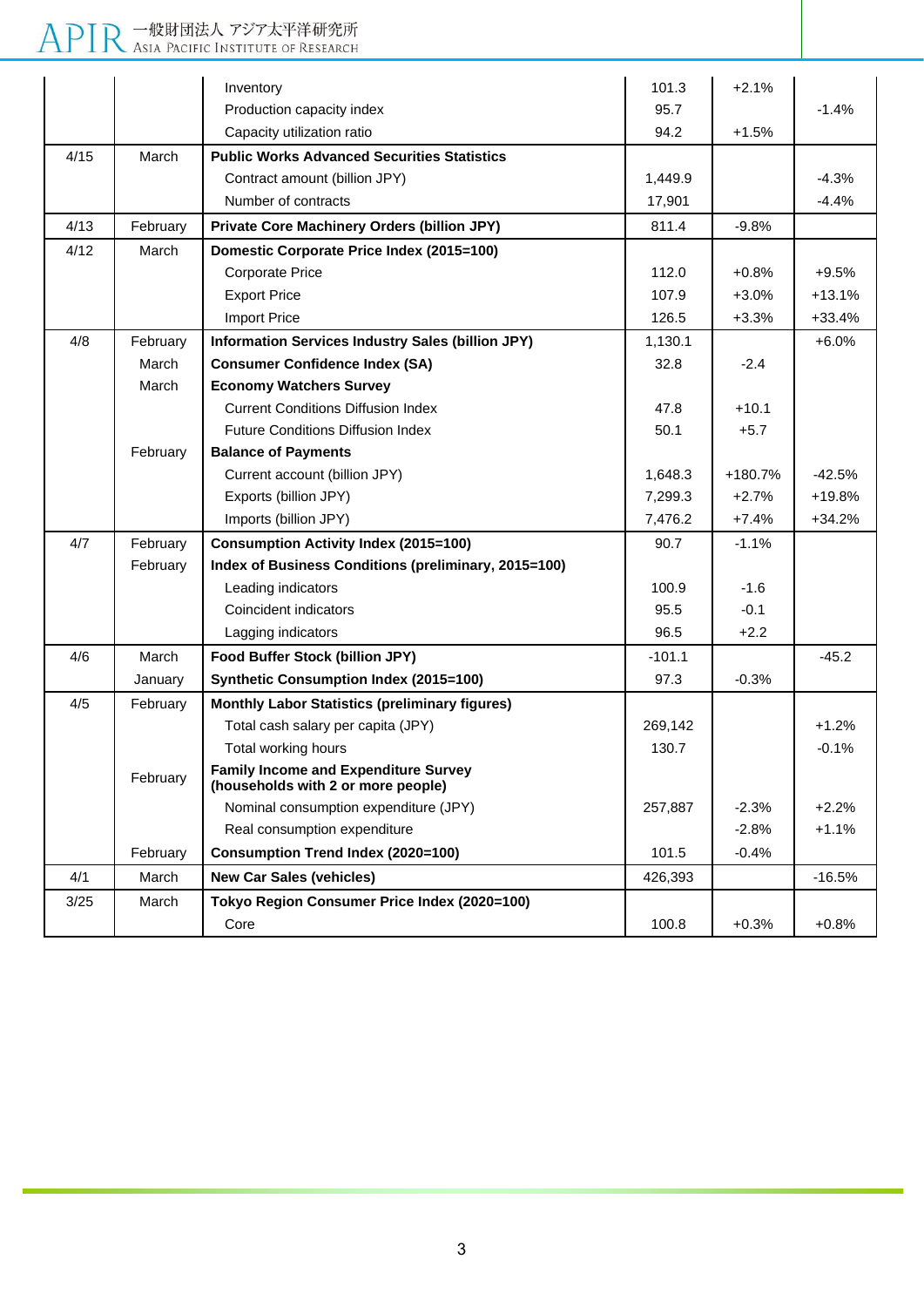|                  | Real GDP | Real GDP                        |                          | Deflator |         | Real GDP |                     |                          | Deflator |        | Real GDP |                     | Deflator                 |         |        |        |
|------------------|----------|---------------------------------|--------------------------|----------|---------|----------|---------------------|--------------------------|----------|--------|----------|---------------------|--------------------------|---------|--------|--------|
| Forecast<br>date | side     | Expenditure Expenditure<br>side | Production<br>side (PCA) | Average  | GDP     | PCE      | Expenditure<br>side | Production<br>side (PCA) | Average  | GDP    | PCE      | Expenditure<br>side | Production<br>side (PCA) | Average | GDP    | PCE    |
|                  | 2021Q3   |                                 |                          | 2021Q4   |         |          |                     |                          | 2022Q1   |        |          |                     |                          | 2022Q2  |        |        |
|                  | SAAR (%) |                                 | SAAR (%)                 |          | QoQ(%)  |          |                     | SAAR (%)                 |          | QoQ(%) |          |                     | SAAR (%)                 |         | QoQ(%) |        |
| 11/16            |          | 6.3                             | 7.1                      | 6.7      | $-0.5$  | $-0.2$   | 1.2                 | 3.6                      | 2.4      | 0.4    | 0.5      |                     |                          |         |        |        |
| 11/22            |          | 6.4                             | 6.1                      | 6.2      | $-0.5$  | $-0.3$   | 0.3                 | 3.5                      | 1.9      | 0.4    | 0.5      |                     |                          |         |        |        |
| 11/29            |          | 6.4                             | 6.1                      | 6.3      | $-0.5$  | $-0.3$   | 0.3                 | 3.5                      | 1.9      | 0.4    | 0.5      |                     |                          |         |        |        |
| 12/06            |          | 6.9                             | 6.8                      | 6.8      | $-0.5$  | $-0.3$   | 0.6                 | 2.2                      | 1.4      | 0.4    | 0.5      |                     |                          |         |        |        |
| 12/08            | $-3.6*$  |                                 |                          |          |         |          |                     |                          |          |        |          |                     |                          |         |        |        |
| 12/13            |          | 6.4                             | 5.0                      | 5.7      | $-0.9$  | $-0.4$   | 2.4                 | 2.5                      | 2.4      | $-0.1$ | 0.4      |                     |                          |         |        |        |
| 12/20            |          | 6.9                             | 6.1                      | 6.5      | $-0.9$  | $-0.4$   | 5.3                 | 2.9                      | 4.1      | $-0.1$ | 0.4      |                     |                          |         |        |        |
| 12/27            |          | 6.7                             | 5.6                      | 6.1      | $-0.7$  | $-0.1$   | 5.2                 | 2.6                      | 3.9      | $-0.0$ | 0.5      |                     |                          |         |        |        |
| 1/03             |          | 7.7                             | 7.0                      | 7.4      | $-0.7$  | $-0.1$   | 5.1                 | 2.9                      | 4.0      | 0.0    | 0.5      |                     |                          |         |        |        |
| 1/10             |          | 7.7                             | 7.4                      | 7.5      | $-0.7$  | $-0.1$   | 5.3                 | 4.1                      | 4.7      | 0.0    | 0.5      |                     |                          |         |        |        |
| 1/17             |          | 7.9                             | 7.4                      | 7.6      | $-0.7$  | $-0.1$   | 5.4                 | 4.3                      | 4.9      | 0.5    | 0.5      |                     |                          |         |        |        |
| 1/24             |          | 7.5                             | 7.6                      | 7.5      | $-0.7$  | $-0.0$   | 4.3                 | 4.5                      | 4.4      | 0.5    | 0.5      |                     |                          |         |        |        |
| 1/31             |          | 7.4                             | 7.6                      | 7.5      | $-0.7$  | $-0.0$   | 4.3                 | 4.4                      | 4.4      | 0.5    | 0.5      |                     |                          |         |        |        |
| 2/09             |          | 6.5                             | 6.7                      | 6.6      | $-0.6$  | $-0.0$   | 2.8                 | 3.8                      | 3.3      | 0.5    | 0.5      |                     |                          |         |        |        |
| 2/15             |          | 5.4                             |                          |          | $-0.8$  | $-0.5$   |                     |                          |          |        |          |                     |                          |         |        |        |
| 2/16             |          |                                 |                          |          |         |          | 0.7                 | 1.1                      | 0.9      | 0.7    | 0.6      | 2.3                 | 0.0                      | 1.2     | $-0.1$ | $-0.8$ |
| 2/21             |          |                                 |                          |          |         |          | $-2.2$              | $-0.8$                   | $-1.5$   | 0.4    | 0.2      | 2.6                 | 0.2                      | 1.4     | $-0.1$ | $-0.8$ |
| 2/28             |          |                                 |                          |          |         |          | $-2.3$              | $-0.8$                   | $-1.5$   | 0.4    | 0.2      | 2.5                 | 0.2                      | 1.4     | $-0.1$ | $-0.8$ |
| 3/07             |          |                                 |                          |          |         |          | $-3.7$              | $-0.7$                   | $-2.2$   | 0.4    | 0.2      | 3.2                 | 0.7                      | 2.0     | $-0.1$ | $-0.8$ |
| 3/09             |          | $4.6*$                          |                          |          | $-0.8*$ | $-0.5*$  |                     |                          |          |        |          |                     |                          |         |        |        |
| 3/14             |          |                                 |                          |          |         |          | $-5.6$              | $-2.7$                   | $-4.2$   | 0.2    | 0.2      | 2.7                 | 2.4                      | 2.6     | $-0.4$ | $-0.8$ |
| 3/21             |          |                                 |                          |          |         |          | $-5.2$              | $-1.7$                   | $-3.4$   | 0.3    | 0.5      | 3.5                 | 2.6                      | 3.1     | $-0.3$ | $-0.6$ |
| 3/28             |          |                                 |                          |          |         |          | $-5.2$              | $-1.7$                   | $-3.4$   | 0.3    | 0.5      | 3.5                 | 2.6                      | 3.1     | $-0.3$ | $-0.6$ |
| 4/04             |          |                                 |                          |          |         |          | $-5.0$              | $-1.8$                   | $-3.4$   | 0.3    | 0.5      | 2.9                 | 3.3                      | 3.1     | $-0.3$ | $-0.6$ |
| 4/11             |          |                                 |                          |          |         |          | $-2.6$              | $-1.8$                   | $-2.2$   | 0.3    | 0.5      | 2.0                 | 3.2                      | 2.6     | $-0.4$ | $-0.6$ |
| 4/18             |          |                                 |                          |          |         |          | $-2.6$              | $-2.5$                   | $-2.5$   | 0.3    | 0.5      | 1.9                 | 3.0                      | 2.5     | $-0.4$ | $-0.6$ |
| 4/25             |          |                                 |                          |          |         |          | $-2.5$              | $-2.3$                   | $-2.4$   | 0.4    | 0.5      | 1.9                 | 3.7                      | 2.8     | $-0.4$ | $-0.5$ |
| 5/02             |          |                                 |                          |          |         |          | $-3.2$              | $-1.7$                   | $-2.4$   | 0.4    | 0.5      | 1.8                 | 4.1                      | 2.9     | $-0.5$ | $-0.5$ |

# **Table 2: CQM Forecast: GDP Tracking**

Note: Underlined figures are 1st preliminary estimates, and figures marked by \* are 2nd preliminary estimates.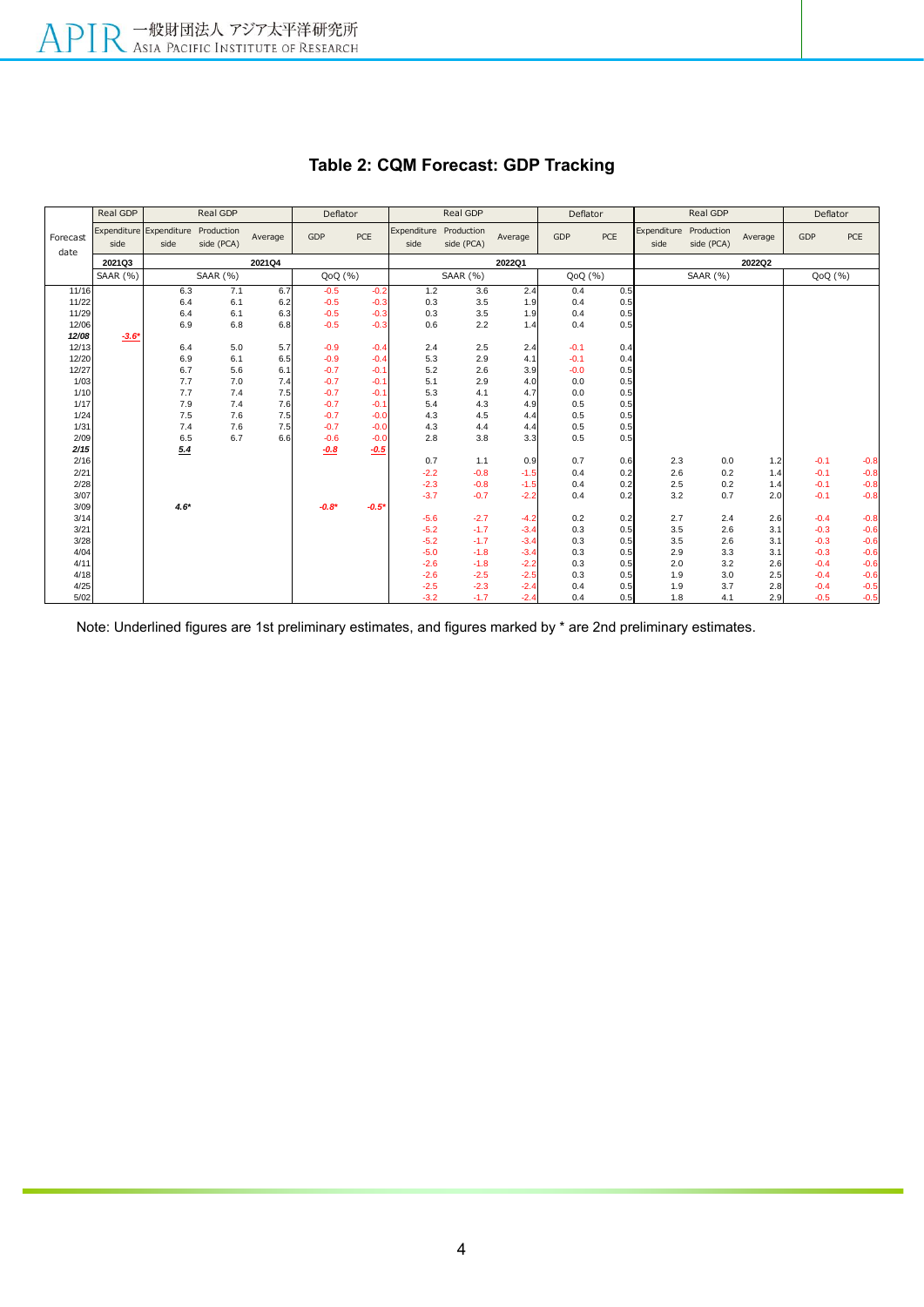## **Table 3-1: Gross Domestic Product at Chained 2015 Price: Y Billion**

|                                  | Quarterly |         |         | <b>Forecast</b> |         | CY       |         | FY                                                                                     |         |
|----------------------------------|-----------|---------|---------|-----------------|---------|----------|---------|----------------------------------------------------------------------------------------|---------|
|                                  | 2021Q2    | 2021Q3  | 2021Q4  | 2022Q1          | 2022Q2  | 2020     | 2021    | 2020                                                                                   | 2021    |
| <b>GDP/GDE</b>                   |           |         |         |                 |         |          |         |                                                                                        |         |
| <b>Gross Domestic Products</b>   | 537,992   | 534,176 | 540,211 | 535,876         | 538,279 | 528,231  | 536,792 | 525,767                                                                                | 537,064 |
| Private Consumption              | 289,059   | 286,247 | 293,173 | 291,127         | 291,796 | 285,206  | 288,995 | 283,011                                                                                | 289,901 |
| Residential Investment           | 18,917    | 18,611  | 18,431  | 18,316          | 18,242  | 19,016   | 18,664  | 18,823                                                                                 | 18,569  |
| Nonresidential Investment        | 86,268    | 84,189  | 84,476  | 84,136          | 84,198  | 85,389   | 84,794  | 83,942                                                                                 | 84,767  |
| Change in Private Inventory      | $-178$    | 330     | $-412$  | 842             | 678     | 651      | -147    | 452                                                                                    | 146     |
| Government Consumption           | 115,084   | 116,362 | 115,954 | 116,206         | 116,716 | 113,042  | 115,422 | 113,765                                                                                | 115,901 |
| Public Investment                | 28,515    | 27,649  | 26,595  | 25,009          | 24,813  | 29,126   | 28,060  | 29,528                                                                                 | 26,942  |
| Change in Public Inventory       | $-20$     | -64     | 1       | 133             | 141     | $-24$    | -29     | -32                                                                                    | 12      |
| Net Exports                      | 393       | 1,078   | 2,406   | 522             | 2,110   | $-4,491$ | 1,211   | $-4,049$                                                                               | 1,100   |
| Exports of Goods & Services      | 103,044   | 102,744 | 103,701 | 105,781         | 107,275 | 91,666   | 102,336 | 91,918                                                                                 | 103,817 |
| Imports of Goods & Services      | 102,651   | 101,666 | 101,295 | 105,259         | 105,165 | 96,158   | 101,125 | 95,967                                                                                 | 102,718 |
| <b>Gross National Income</b>     | 556,978   | 548,260 | 551,398 | 545,502         | 547,208 | 550,532  | 553,003 | 548,242                                                                                | 550,535 |
| Memo:                            |           |         |         |                 |         |          |         |                                                                                        |         |
| <b>Total Demand</b>              | 640,643   | 635,843 | 641,505 | 641,135         | 643,444 | 624,389  | 637,917 | 621,734                                                                                | 639,782 |
|                                  |           |         |         |                 |         |          |         |                                                                                        |         |
|                                  |           |         |         |                 |         |          |         | Upper Row: % change from the previous quarter Low er Row: % change from a year earlier |         |
| Gross Domestic Products          | 0.6       | $-0.7$  | 1.1     | $-0.8$          | 0.4     |          |         |                                                                                        |         |
| <b>SAAR</b>                      | 2.4       | $-2.8$  | 4.6     | $-3.2$          | 1.8     |          |         |                                                                                        |         |
| % Change Year Ago                | 7.3       | 1.2     | 0.4     | 0.2             | 0.1     | $-4.5$   | 1.6     | $-4.5$                                                                                 | 2.1     |
| <b>Private Consumption</b>       | 0.7       | $-1.0$  | 2.4     | $-0.7$          | 0.2     |          |         |                                                                                        |         |
| % Change Year Ago                | 6.9       | 0.5     | 1.3     | 1.4             | 0.9     | $-5.2$   | 1.3     | $-5.4$                                                                                 | 2.4     |
| Residential Investment           | 1.0       | $-1.6$  | $-1.0$  | $-0.6$          | $-0.4$  |          |         |                                                                                        |         |
| % Change Year Ago                | $-2.9$    | 0.2     | $-0.7$  | $-2.2$          | $-3.6$  | $-7.9$   | $-1.9$  | $-7.8$                                                                                 | $-1.4$  |
| Nonresidential Investment        | 2.0       | $-2.4$  | 0.3     | $-0.4$          | 0.1     |          |         |                                                                                        |         |
| % Change Year Ago                | 3.2       | 1.1     | 0.3     | $-0.5$          | $-2.4$  | $-6.5$   | $-0.7$  | $-7.5$                                                                                 | 1.0     |
| Government Consumption           | 0.7       | 1.1     | -0.4    | 0.2             | 0.4     |          |         |                                                                                        |         |
| % Change Year Ago                | 3.0       | 2.0     | 0.9     | 1.7             | 1.4     | 2.3      | 2.1     | 2.5                                                                                    | 1.9     |
| Public Investment                | $-3.4$    | $-3.0$  | $-3.8$  | $-6.0$          | $-0.8$  |          |         |                                                                                        |         |
| % Change Year Ago                | $-2.0$    | $-5.9$  | $-11.4$ | $-15.3$         | $-13.0$ | 3.9      | $-3.7$  | 5.2                                                                                    | $-8.8$  |
| Exports of Goods & Services      | 3.1       | $-0.3$  | 0.9     | 2.0             | 1.4     |          |         |                                                                                        |         |
| % Change Year Ago                | 26.8      | 16.3    | 6.0     | 5.8             | 4.1     | $-11.8$  | 11.6    | $-10.5$                                                                                | 12.9    |
| Imports of Goods & Services      | 3.8       | $-1.0$  | -0.4    | 3.9             | $-0.1$  |          |         |                                                                                        |         |
| % Change Year Ago                | 4.8       | 11.7    | 5.4     | 6.4             | 2.4     | $-7.2$   | 5.2     | $-6.7$                                                                                 | 7.0     |
| Gross National Income            | 0.2       | $-1.6$  | 0.6     | $-1.1$          | 0.3     |          |         |                                                                                        |         |
| <b>SAAR</b>                      | $0.7\,$   | $-6.1$  | 2.3     | $-4.2$          | 1.3     |          |         |                                                                                        |         |
| % Change Year Ago                | 6.3       | $-0.3$  | $-1.8$  | $-1.9$          | $-1.8$  | $-3.9$   | 0.4     | $-3.9$                                                                                 | 0.4     |
| <b>Total Demand</b>              | 1.1       | $-0.7$  | 0.9     | $-0.1$          | 0.4     |          |         |                                                                                        |         |
| <b>SAAR</b>                      | 4.4       | $-3.0$  | 3.6     | $-0.2$          | 1.4     |          |         |                                                                                        |         |
| % Change Year Ago                | 0.0       | 9.3     | 1.2     | 1.2             | 0.4     | $-4.9$   | 2.2     | $-4.9$                                                                                 | 2.9     |
| Contribution to GDP Grow th Rate |           |         |         |                 |         |          |         |                                                                                        |         |
| Domestic Demand                  | 0.7       | $-0.8$  | 0.9     | $-0.5$          | 0.2     | $-3.7$   | 0.6     | $-3.9$                                                                                 | 1.3     |
| Private Demand                   | 0.7       | $-0.9$  | 1.2     | $-0.2$          | 0.1     | $-4.4$   | 0.4     | $-4.6$                                                                                 | 1.4     |
| Public demand                    | 0.0       | 0.1     | $-0.3$  | $-0.2$          | 0.1     | 0.7      | 0.2     | 0.8                                                                                    | $-0.1$  |
| Net Exports                      | $-0.1$    | 0.1     | 0.2     | $-0.3$          | 0.3     | $-0.8$   | 1.0     | $-0.6$                                                                                 | 0.9     |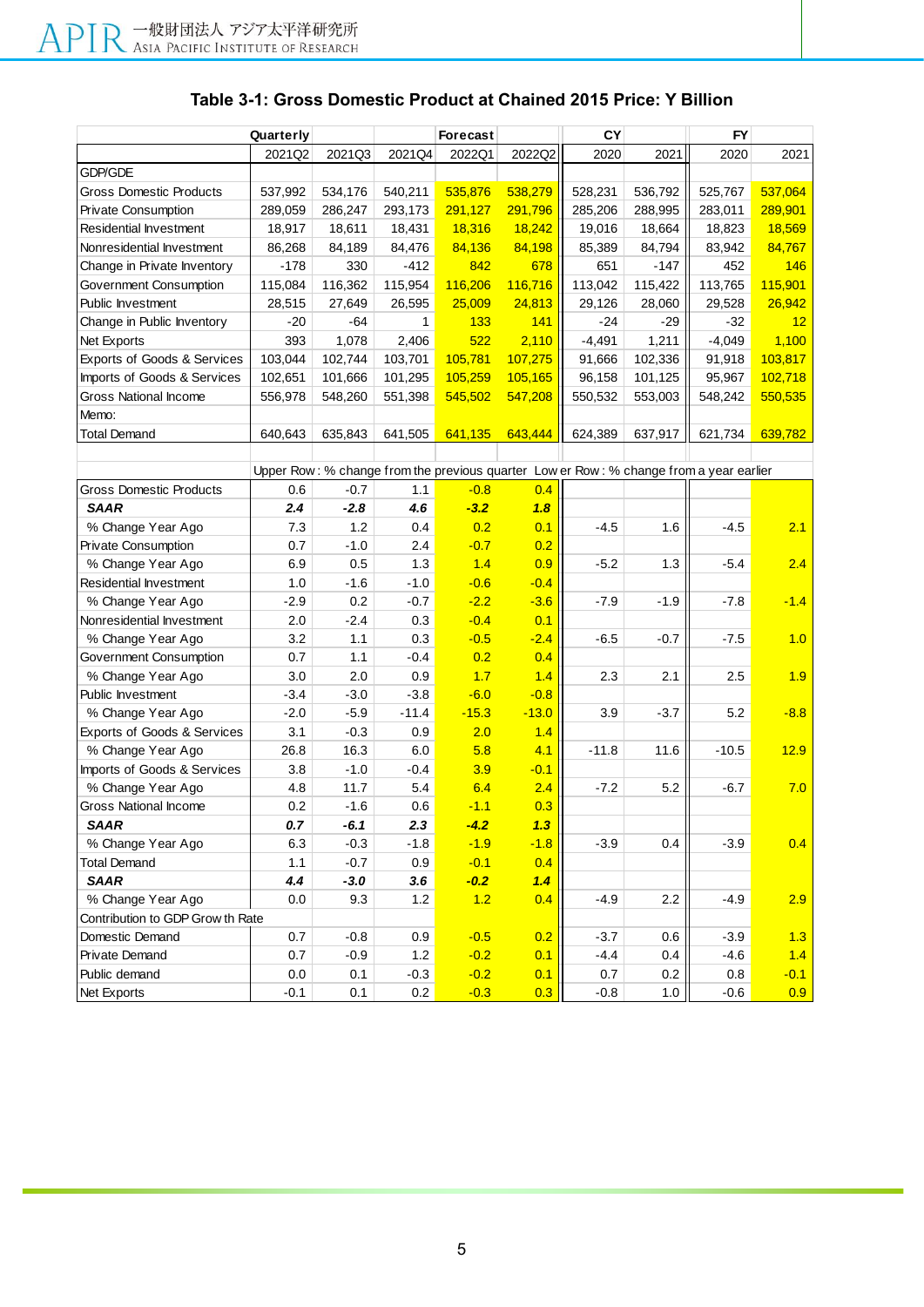| Quarterly                                                                              |          |          | Forecast |           | CY        |          | <b>FY</b> |         |          |  |
|----------------------------------------------------------------------------------------|----------|----------|----------|-----------|-----------|----------|-----------|---------|----------|--|
|                                                                                        | 2021Q2   | 2021Q3   | 2021Q4   | 2022Q1    | 2022Q2    | 2020     | 2021      | 2020    | 2021     |  |
| GDP/GDE                                                                                |          |          |          |           |           |          |           |         |          |  |
| Gross Domestic Products                                                                | 544,693  | 538,923  | 540,745  | 538,619   | 538,210   | 538,155  | 541,903   | 535,546 | 540,745  |  |
| <b>Private Consumption</b>                                                             | 291,899  | 289,524  | 295,165  | 294,703   | 293,934   | 289,499  | 292,038   | 286,978 | 292,823  |  |
| Residential Investment                                                                 | 20,553   | 20,888   | 21,091   | 21,386    | 21,364    | 20,021   | 20,617    | 19,832  | 20,979   |  |
| Nonresidential Investment                                                              | 87,863   | 86,343   | 87,218   | 87,675    | 88,471    | 86,027   | 86,598    | 84,496  | 87,275   |  |
| Change in Private Inventory                                                            | -470     | $-150$   | $-746$   | 542       | 687       | 289      | $-472$    | 70      | $-206$   |  |
| Government Consumption                                                                 | 115,644  | 117,732  | 116,658  | 117,304   | 117,347   | 113,185  | 116,151   | 113,706 | 116,835  |  |
| Public Investment                                                                      | 30,348   | 29,720   | 28,903   | 27,365    | 27,009    | 30,449   | 30,006    | 30,911  | 29,084   |  |
| Change in Public Inventory                                                             | -24      | $-126$   | -3       | 85        | 92        | -15      | -49       | -28     | $-17$    |  |
| Net Exports                                                                            | $-1,119$ | $-5,007$ | $-7,541$ | $-10,441$ | $-10,693$ | $-1,300$ | $-2,987$  | $-419$  | $-6,027$ |  |
| Exports of Goods & Services                                                            | 99,496   | 101,076  | 105,085  | 109,281   | 113,530   | 83,729   | 99,797    | 84,125  | 103,734  |  |
| Imports of Goods & Services                                                            | 100,615  | 106,082  | 112,626  | 119,722   | 124,223   | 85,029   | 102,784   | 84,544  | 109,761  |  |
| Gross National Income                                                                  | 565,331  | 559,342  | 562,181  | 559,176   | 559,599   | 557,672  | 562,452   | 554,703 | 561,507  |  |
| Memo:                                                                                  |          |          |          |           |           |          |           |         |          |  |
| <b>Total Demand</b>                                                                    | 645,308  | 645,006  | 653,371  | 658,341   | 662,433   | 623,185  | 644,687   | 620,090 | 650,507  |  |
| Compensation of Employee                                                               | 288,352  | 288,141  | 287,116  | 291,055   | 289,515   | 283,352  | 288,104   | 283,664 | 288,666  |  |
|                                                                                        |          |          |          |           |           |          |           |         |          |  |
| Upper Row: % change from the previous quarter Low er Row: % change from a year earlier |          |          |          |           |           |          |           |         |          |  |
| <b>Gross Domestic Products</b>                                                         | 0.2      | $-1.1$   | 0.3      | $-0.4$    | $-0.1$    |          |           |         |          |  |
| <b>SAAR</b>                                                                            | 0.8      | $-4.2$   | 1.4      | $-1.6$    | $-0.3$    |          |           |         |          |  |
| % Change Year Ago                                                                      | 6.3      | 0.0      | $-1.0$   | $-0.9$    | $-1.2$    | $-3.6$   | 0.7       | $-3.9$  | 1.0      |  |
| <b>Private Consumption</b>                                                             | 0.3      | $-0.8$   | 1.9      | $-0.2$    | $-0.3$    |          |           |         |          |  |
| % Change Year Ago                                                                      | 6.1      | 0.0      | 1.1      | 1.2       | 0.7       | $-5.0$   | 0.9       | $-5.5$  | 2.0      |  |
| Residential Investment                                                                 | 3.3      | 1.6      | 1.0      | 1.4       | $-0.1$    |          |           |         |          |  |
| % Change Year Ago                                                                      | 0.4      | 6.9      | 8.3      | 7.5       | 3.9       | $-6.9$   | 3.0       | $-7.3$  | 5.8      |  |
| Nonresidential Investment                                                              | 2.9      | $-1.7$   | 1.0      | 0.5       | 0.9       |          |           |         |          |  |
| % Change Year Ago                                                                      | 4.6      | 3.1      | 3.1      | 2.6       | 0.7       | -6.7     | 0.7       | $-7.9$  | 3.3      |  |
| Government Consumption                                                                 | 1.0      | 1.8      | $-0.9$   | 0.6       | 0.0       |          |           |         |          |  |
| % Change Year Ago                                                                      | 3.6      | 2.9      | 2.0      | 2.4       | 1.5       | 1.7      | 2.6       | 1.7     | 2.8      |  |
| Public Investment                                                                      | -2.4     | $-2.1$   | $-2.7$   | $-5.3$    | $-1.3$    |          |           |         |          |  |
| % Change Year Ago                                                                      | 0.2      | $-3.3$   | $-7.8$   | $-12.0$   | $-11.0$   | 4.7      | $-1.5$    | 5.5     | $-5.9$   |  |
| <b>Exports of Goods &amp; Services</b>                                                 | 6.3      | 1.6      | 4.0      | 4.0       | 3.9       |          |           |         |          |  |
| % Change Year Ago                                                                      | 36.6     | 25.4     | 17.9     | 16.7      | 14.1      | $-14.1$  | 19.2      | $-12.1$ | 23.3     |  |
| Imports of Goods & Services                                                            | 9.7      | 5.4      | 6.2      | 6.3       | 3.8       |          |           |         |          |  |
| % Change Year Ago                                                                      | 20.7     | 33.3     | 34.5     | 30.5      | 23.5      | $-14.2$  | 20.9      | $-13.4$ | 29.8     |  |
| Gross National Income                                                                  | 0.3      | $-1.1$   | 0.5      | $-0.5$    | 0.1       |          |           |         |          |  |
| <b>SAAR</b>                                                                            | 1.2      | $-4.2$   | 2.0      | $-2.1$    | 0.3       |          |           |         |          |  |
| % Change Year Ago                                                                      | 6.6      | 0.4      | $-0.7$   | $-0.8$    | $-1.0$    | $-3.9$   | 0.9       | $-4.2$  | 1.2      |  |
| Memo:                                                                                  |          |          |          |           |           |          |           |         |          |  |
| <b>Total Demand</b>                                                                    | 1.6      | $0.0\,$  | 1.3      | 0.8       | 0.6       |          |           |         |          |  |
| <b>SAAR</b>                                                                            | 6.5      | $-0.2$   | 5.3      | 3.1       | 2.5       |          |           |         |          |  |
| % Change Year Ago                                                                      | 0.0      | 17.3     | 3.7      | 3.6       | 2.7       | 0.0      | $-5.2$    | 0.0     | $-5.3$   |  |
| Compensation of Employee                                                               | $-0.4$   | $-0.1$   | $-0.4$   | 1.4       | $-0.5$    |          |           |         |          |  |
| % Change Year Ago                                                                      | 2.9      | 2.3      | 1.1      | 0.5       | 0.4       | $-1.2$   | $1.7$     | $-1.5$  | 1.8      |  |

## **Table 3-2: Gross Domestic Product at Current Prices: Y Billion**